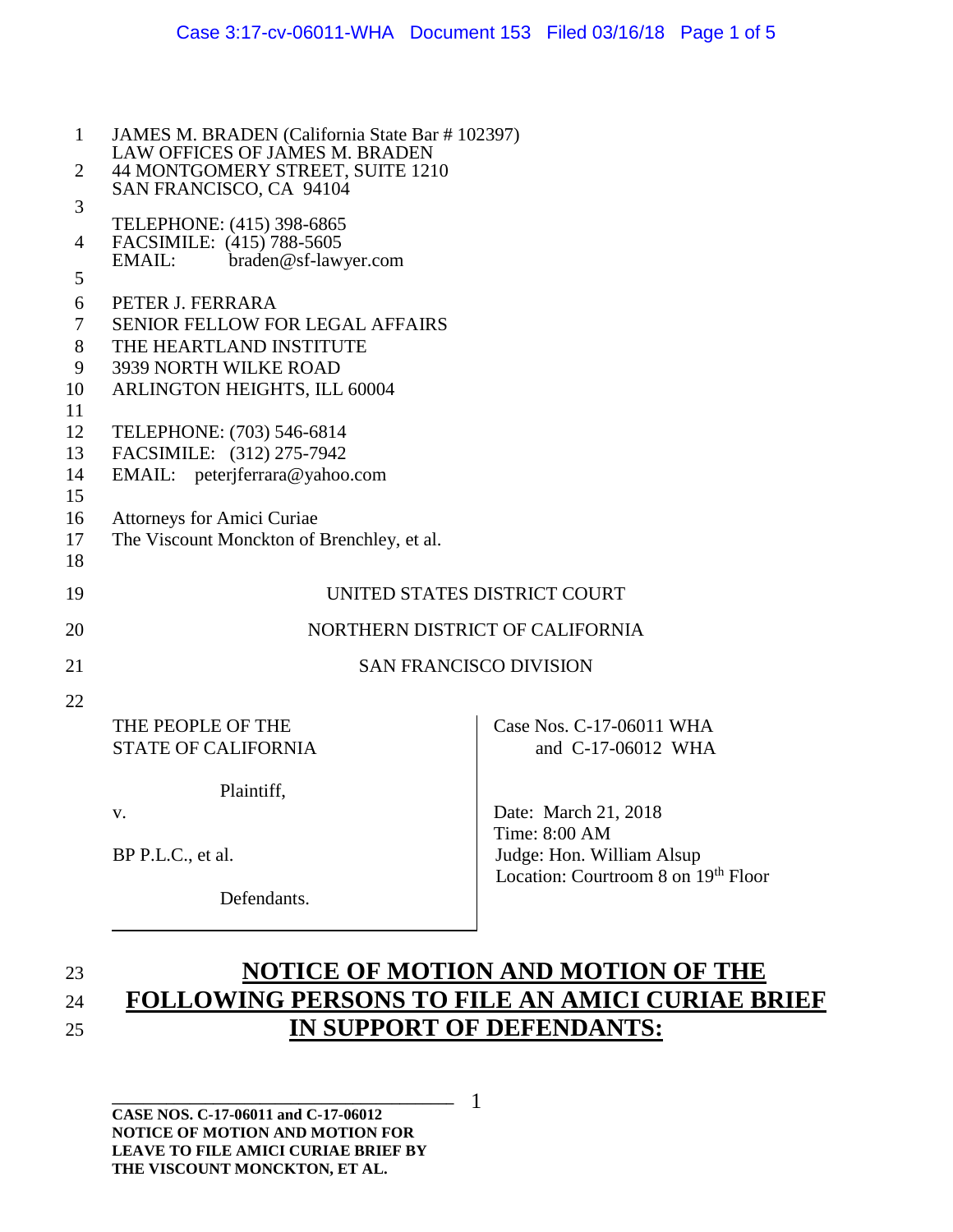**\_\_\_\_\_\_\_\_\_\_\_\_\_\_\_\_\_\_\_\_\_\_\_\_\_\_\_\_\_\_\_\_\_\_\_\_\_\_\_\_\_\_\_\_** 2 (1) THE VISCOUNT MONCKTON OF BRENCHLEY, (2) DR WILLIE WEI-HOCK SOON, (3) PROFESSOR DAVID LEGATES, (4) DR WILLIAM M. BRIGGS, (5) DIPL.-ING. MICHAEL LIMBURG, (6) DR DIETRICH JESCHKE, (7) MR ALEX HENNEY, (8) MR JOHN WHITFIELD, AND (9) MR JAMES MORRISON TO ALL PARTIES AND THEIR ATTORNEYS OF RECORD: PLEASE TAKE NOTICE that the above-named individuals hereby move the Court for leave to file a brief amici curiae in support of Defendants in the above-titled case. A copy of the proposed amici curiae brief is appended as an exhibit to this Motion. 1. THE COURT IS INVITED TO TAKE NOTICE that the *amici curiae*, an international team of scientific researchers concerned that scientific questions should be answered scientifically, rationally, dispassionately and logically, who have been investigating climate change for up to 12 years, and have intensively studied the question how much global warming we may cause (the "climate sensitivity" question), hereby move the Court for leave to file a brief as *amici curiae* in the present case, not to support any of the parties but to answer the eighth question posed by the Court to the parties in an Order of March 6, 2018 for a tutorial hearing on climate science to be held on March 21, 2018. Movants beg leave answer the question by providing and justifying two material scientific results not contained in the parties' briefs. The Court's eighth question was: What are the main sources of heat that account for the incremental rise in temperature on Earth? **DISTRICT COURTS' POWER TO ACCEPT** *AMICUS* **BRIEFS** 2. Federal District Courts have discretion to permit third parties to participate in a case as *amici curiae: Woodfin Suite Hotels LLC v. City of Emeryville,* C 06-1254 SBA, 2007 U.S. Dist. LEXIS 4467, at \*7 (N.D. Cl. Jan 9, 2007). Such discretion is generally exercised liberally, since there are no strict prerequisites for participation as *amici curiae: Ibid.,* at \*8. Movants must, however, demonstrate that their "participation is useful or otherwise desirable to the Court": *Ibid.* (citing *In re Roxford Foods Litig.,* 790 F. Supp. 987, 997 (E.D. Cal. 1991)). District courts often accept

**CASE NOS. C-17-06011 and C-17-06012 NOTICE OF MOTION AND MOTION FOR LEAVE TO FILE AMICI CURIAE BRIEF BY THE VISCOUNT MONCKTON, ET AL.**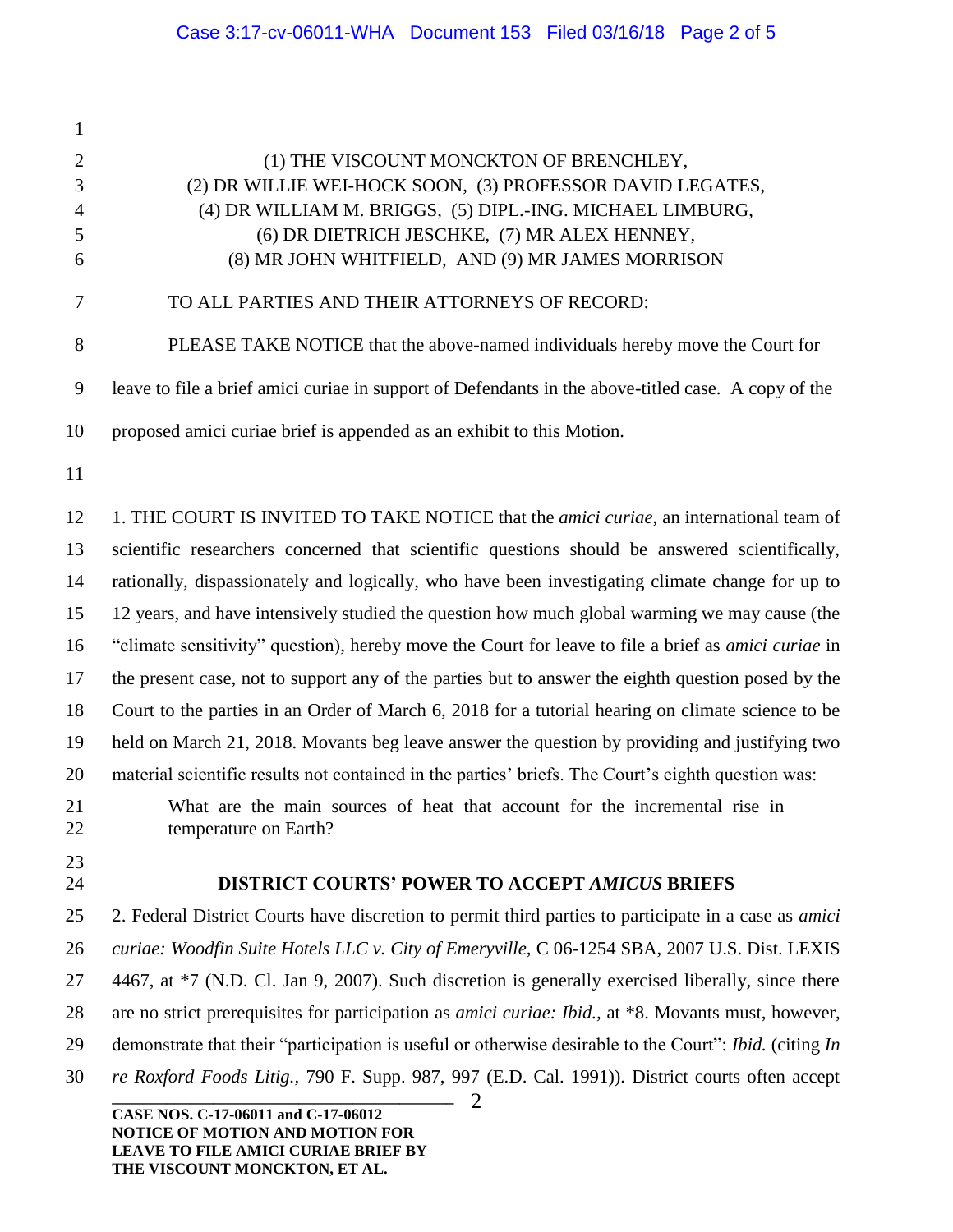*amicus* briefs from non-parties where the legal issues "have potential ramifications beyond the parties directly involved": *Sonoma Falls Devs. LLKC v. Nevada Gold & Casinos, Inc.,* 272 F. Supp. 2d 919, 925 (N.D. Cal. 2003, citing *Cobell v. Norton,* 246 F. Supp. 2d 59, 62 (D.D.C. 2003)). In this case, there is a wider public interest in the question whether unmitigated global warming will prove as dangerous as parties aver. These and suchlike authorities support the Court's discretion to accept the attached brief. The consent of the parties not having been sought owing to time constraints, the decision whether to accept the brief rests with the Court.

## **MOVANTS' INTEREST**

 **3. Christopher Monckton of Brenchley,** author of some two dozen peer-reviewed papers and book chapters on climate sensitivity and mitigation economics, is a Master in Classical Architecture in the University of Cambridge, where *inter alia* he studied the philosophy of science, logic and applied mathematics; **Dr Willie Soon** is an award-winning astrophysicist of a quarter of a century's standing at the Harvard-Smithsonian Center for Astrophysics (here speaking for himself only), who has written numerous peer-reviewed papers on the Sun's influence on terrestrial climate; **Dr David Legates** is Professor of Climatology in the University of Delaware and a former Delaware State Climatologist; **Dr William M. Briggs** is a statistician and emeritus professor in the Weill Cornell School of Medicine at Cornell University; **Dipl.-Ing. Michael Limburg** is an electronics engineer with practical knowledge of control theory, the study of feedback in dynamical systems; **Dr Dietrich Jeschke** is a lecturer in applied control theory in the University of Applied Sciences, Flensburg, Germany; **Mr Alex Henney** is a specialist in the electricity supply industry who has advised on electricity markets and regulation in the United States and other countries; **Mr John Whitfield** is an electronics engineer who built a test circuit to verify the present result, on the basis of which a new circuit was designed and a government laboratory was commissioned to build and run it; and **Mr James Morrison** is an undergraduate in Environmental Sciences at the University of East Anglia.

 4. Movants act solely *ex proprio motu*, hold no shares or other proprietary interests in any of the Parties' or their competitors' corporations or undertakings, and have neither received nor offered nor been offered any payment for preparing or submitting their brief. Some have, in the past,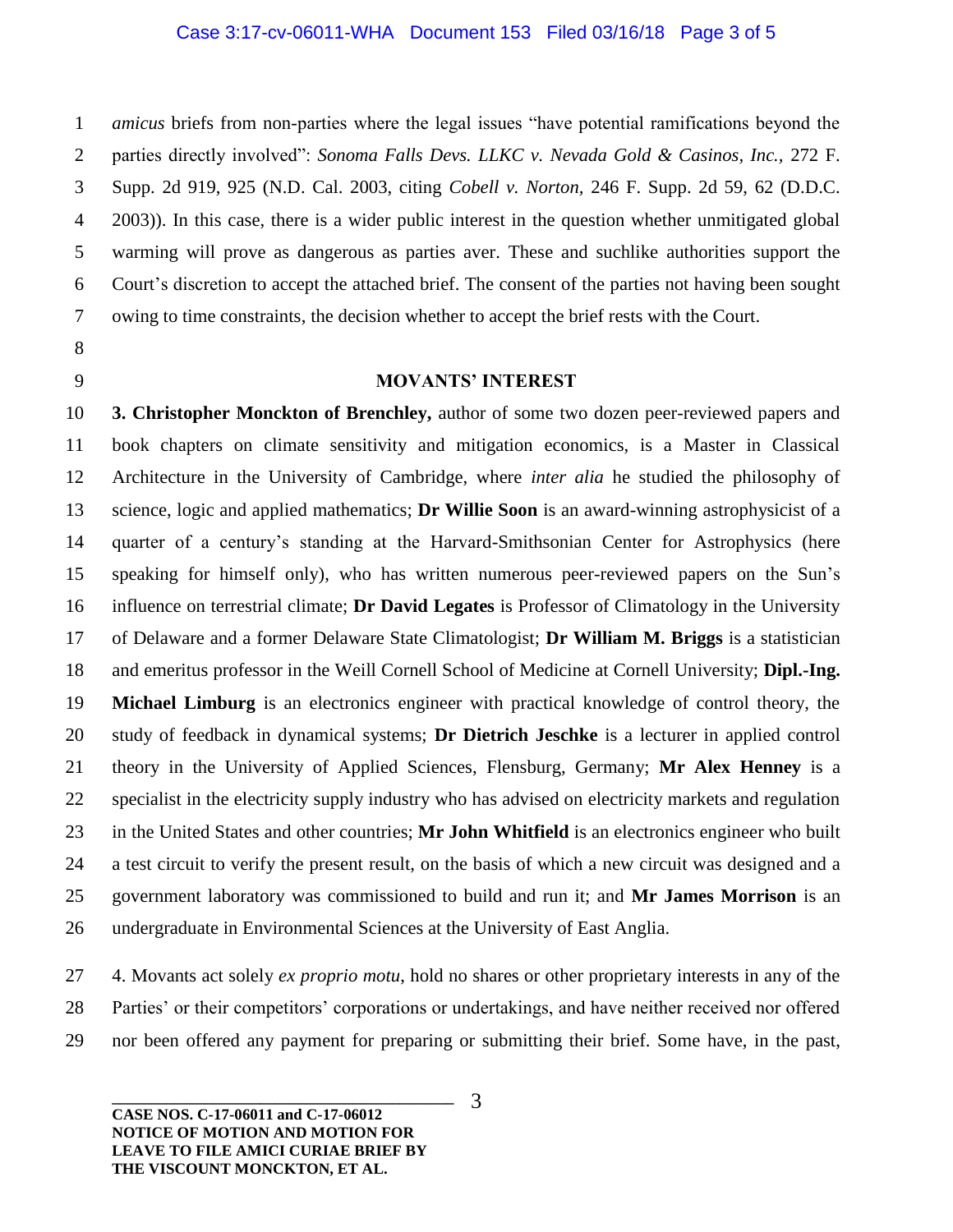## Case 3:17-cv-06011-WHA Document 153 Filed 03/16/18 Page 4 of 5

 received research grants or expenses from coal-owning interests, though most have never received such grants or expenses and none have done so for some years.

 5. The court's eighth question asks what caused recent global warming. Movants' brief addresses this question, known in climatology as the "attribution" question, by demonstrating two results. **First,** there is no agreement among climatologists as to the relative contributions of Man and Nature to the global warming of 0.8 K (equivalent to 1.2 K/century) that has occurred in the two- thirds of a century since we first began to influence climate in 1950, and the brief shows that, of 11,944 peer-reviewed papers on climate and related topics published in the learned journals in the 21 years 1991-2011 only 41, or 0.3%, stated their authors' assent to the "consensus" proposition to the effect that the global warming of recent decades was chiefly anthropogenic. Furthermore, the "consensus" proposition says nothing about whether anthropogenic global warming was, is or will be catastrophic. **Secondly,** Movants have recently discovered and corrected a long-standing error of physics in the climate models. After correction, even if all of the warming of recent decades were attributed to anthropogenic influence (which will be 15 assumed *ad argumentum* but without warranty) the warming to be expected in the 21<sup>st</sup> century 16 will not be 3.3  $\pm$  1.2 K, the currently estimated official interval, still less the 4.5 to 11 K 17 extreme predictions made by some authorities, but only 1.2  $\pm$  0.15 K, in which event global warming will be too small and slow to be harmful and will prove beneficial. Movants first derived their revised global-warming estimate by a theoretical method based on pre-industrial climate. They verified it by obtaining near-identical results via two empirical methods, and compared these results with the centennial-equivalent global warming rates measured from 1950-2017 and from 2001-2017. These results, too, cohered with the original result.

23 6. Since all five methods cohere in finding equilibrium sensitivity to doubled  $CO<sub>2</sub>$  concentration 24 (or, equivalently,  $21^{st}$ -century warming) to be 1.2-1.3 K, three days before the Court's list of questions was issued Movants submitted a scientific paper announcing this result to a leading climatological journal*.* Though the argument described in more detail in the brief has not yet passed peer review, it is simple enough to allow the Court, which has earned a unique reputation for rapid mastery of scientific questions, to understand it completely and to verify that Movants' result is correct. In the brief, Movants demonstrate, with citations, that the premises in their